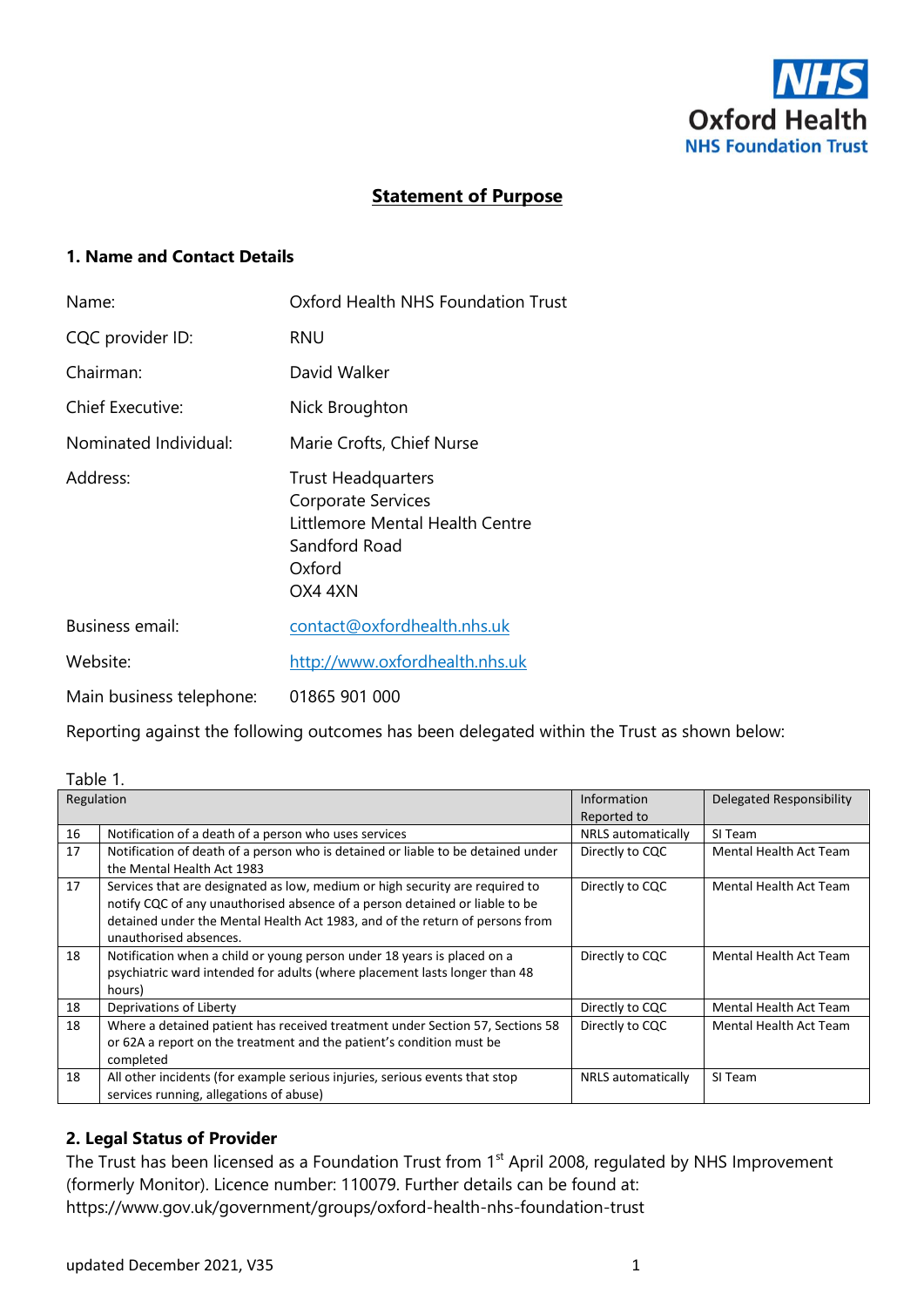## **3. Aims and Objectives**

We are a community-focused organisation that provides physical and mental health services integrated with social care with the aim of improving the health and well-being for the local communities we provide services within. We provide services for children and young people, adults and older people across Oxfordshire and Buckinghamshire, and Child and Adolescent Mental Health services in Swindon, Wiltshire, Bath and North East Somerset.

We are committed to our vision for all the individuals and communities we serve to receive "Outstanding Care Delivered by Outstanding People". The trust's values underneath this are caring, safe and excellent.

Our strategy is based around the following elements;



### Our priorities are;

|   | To make care a joint endeavour with<br>patients, families and carers        |
|---|-----------------------------------------------------------------------------|
|   | To improve the quality of care by<br>transforming services                  |
|   | To support teams to improve the safety<br>and quality of care they provide  |
| 4 | To support leaders to maintain a<br>positive culture for teams              |
|   | To ensure Oxford Health NHS FT is high<br>performing and financially viable |
|   | To lead research and adopt evidence<br>that improves the quality of care    |
|   | To embed and enhance the electronic<br>health record                        |
|   |                                                                             |

The above is translated into three clinical programmes;

- Mental Health Five Year Forward View
- Care Closer to Home
- New Care Models for Specialised Commissioning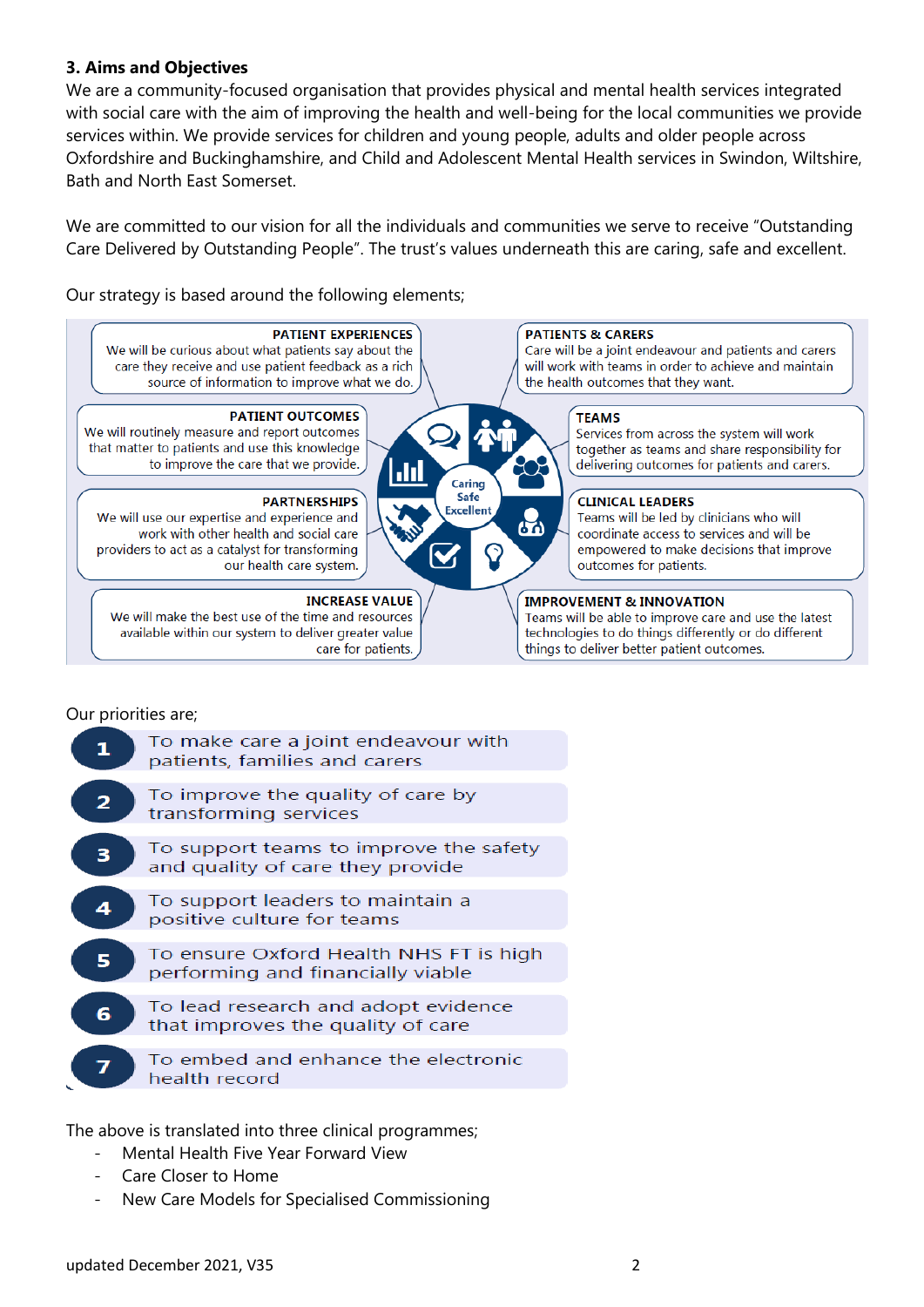# **4. Kinds of Service Provided, Range of Service User's Needs that those Services are intended to Meet and Details of Locations Where Services are Delivered**

The Trust is registered to provide the following ten regulated activities:

- Treatment of disease, disorder or injury
- Assessment of medical treatment for persons detained under the Mental Health Act 1983
- Nursing Care
- Diagnostic and screening procedures
- Transport services, triage and medical advice provided remotely
- Family planning
- Surgical procedures
- Personal care
- Maternity and midwifery services
- Accommodation for persons who require nursing or personal care

Table 2 below shows by registered location the details of what services are provided, where services are based, the regulated activities provided and the service user bands.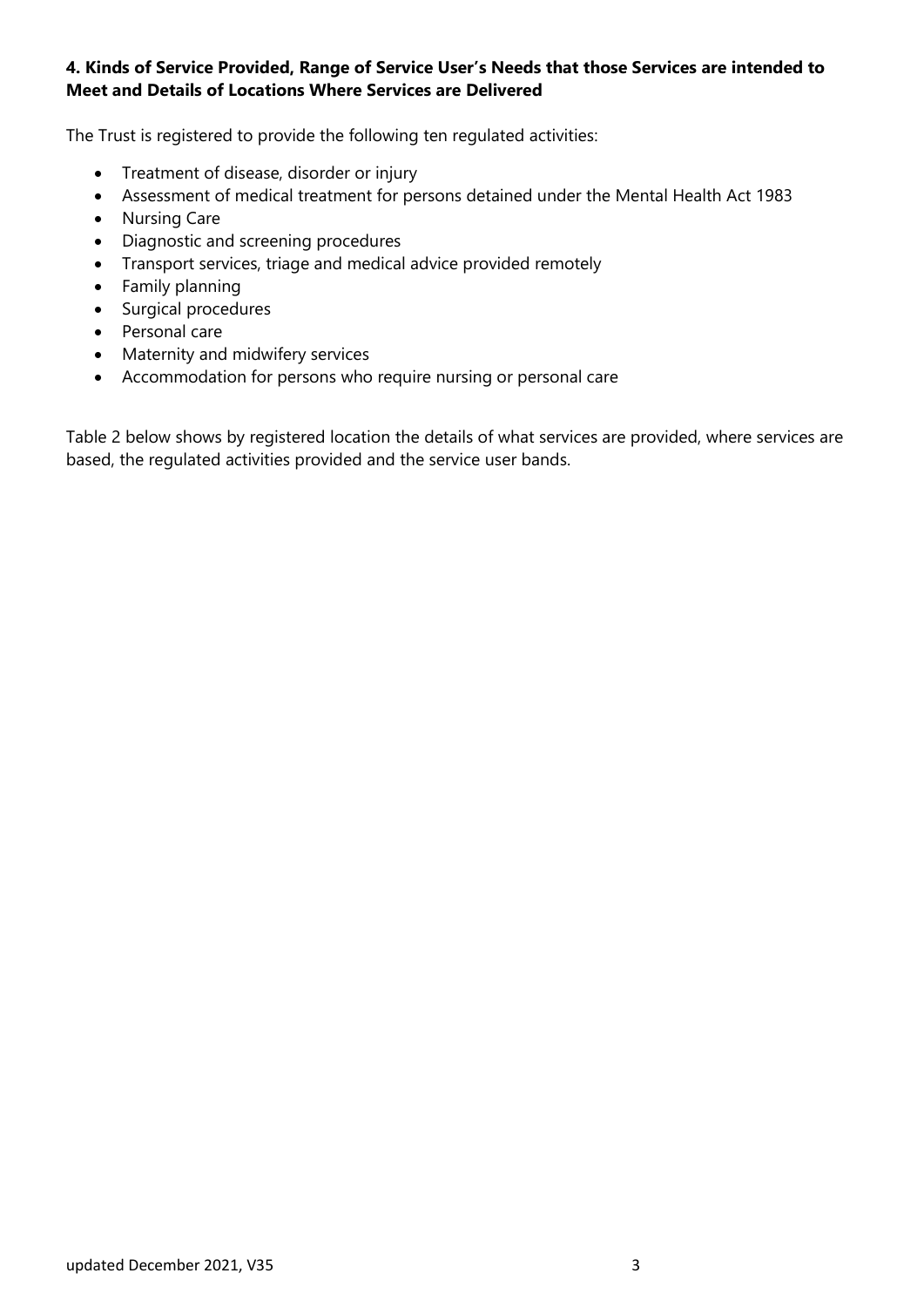|                | $I$ apic $L$ .<br>Location  | Location ID  | Address                | Services Provided<br>(note bed numbers change over time)                                                                                                                                                                                                                                                                                                                                                                                                                                                                                                                                                                                                                                                                                  | <b>Regulated Activity</b><br>(CQC definition)                                                  |                                                             |                                        |                                                                            |                 |                                   |                     |                                                                                                      |        |                                                       |                                                                |               | Type of Service<br>(CQC definition)                                      | Service User Band<br>(CQC definition) |                       |                 |                         |                            |                                  |                                                                                                                                                                                                           |
|----------------|-----------------------------|--------------|------------------------|-------------------------------------------------------------------------------------------------------------------------------------------------------------------------------------------------------------------------------------------------------------------------------------------------------------------------------------------------------------------------------------------------------------------------------------------------------------------------------------------------------------------------------------------------------------------------------------------------------------------------------------------------------------------------------------------------------------------------------------------|------------------------------------------------------------------------------------------------|-------------------------------------------------------------|----------------------------------------|----------------------------------------------------------------------------|-----------------|-----------------------------------|---------------------|------------------------------------------------------------------------------------------------------|--------|-------------------------------------------------------|----------------------------------------------------------------|---------------|--------------------------------------------------------------------------|---------------------------------------|-----------------------|-----------------|-------------------------|----------------------------|----------------------------------|-----------------------------------------------------------------------------------------------------------------------------------------------------------------------------------------------------------|
|                |                             |              |                        |                                                                                                                                                                                                                                                                                                                                                                                                                                                                                                                                                                                                                                                                                                                                           | Assessment or medical<br>treatment for persons detained<br>under the Mental Health Act<br>1983 | Treatment of disease, disorder<br>or injury<br>Nursing Care | Diagnostic and screening<br>procedures | and<br>Transport services, triage a<br>medical advice provided<br>remotely | Family Planning | services<br>Maternity & midwifery | Surgical Procedures | persons<br>or persor<br>for<br>ing<br>Accommodation f<br>who require nursir<br>care<br>Personal Care |        | Mental health and/ or learning<br>disability hospital | Mental health and/ or learning<br>disability community service | Prison Health | rehabilitation<br>Substance misuse rehabili<br>and/ or treatment service | Rehabilitation Services               | Community Health care | Dental Services | services<br>Urgent care | Doctors treatment services | Services<br>Doctors consultation |                                                                                                                                                                                                           |
|                | Littlemore Health<br>Centre | <b>RNU30</b> | Oxford,<br>Oxfordshire | 6 Forensic wards (Women's,<br>Medium secure, low secure<br>and pre-discharge): Glyme,<br>Kennet, Kestrel, Kingfisher,<br>Lambourne and Wenric (94<br>beds)<br>1 Psychiatric Intensive Care<br>Unit Ashurst (13 beds).<br>Includes 1 place of safety.<br>1 adult acute mental health<br>ward Phoenix (20 beds).<br>Includes 1 place of safety.<br>The assessment hub facility<br>can also be used as another<br>place of safety, although<br>because no staff are based<br>here staffing would be<br>provided from the ward.<br>In total 3 places of safety<br>on site, however there is<br>staffing resource to support<br>2 places of safety to be in<br>use at any one time.<br>Evenlode learning disability<br>forensic ward (10 beds) |                                                                                                | $\vee$                                                      |                                        |                                                                            |                 |                                   |                     |                                                                                                      | $\vee$ |                                                       |                                                                |               |                                                                          |                                       |                       |                 |                         |                            |                                  | • Older People<br>• Younger Adults<br>• Mental Health<br>• People detained under the<br>MH Act<br>• People who misuse drug and<br>alcohol                                                                 |
| $\overline{2}$ | Warneford<br>Hospital       | RNU33        | Oxford,<br>Oxfordshire | 1 Child and adolescent<br>ward Highfield (20 beds)<br>3 adult wards: Vaughan<br>Thomas, Wintle and Allen<br>(55 beds) including 1 place<br>of safety<br>1 eating disorder unit<br>Cotswold House Warneford<br>$(14 \text{ beds})$                                                                                                                                                                                                                                                                                                                                                                                                                                                                                                         | Y                                                                                              | Y                                                           |                                        |                                                                            |                 |                                   |                     |                                                                                                      | Y      |                                                       |                                                                |               |                                                                          |                                       |                       |                 |                         |                            |                                  | • Older People<br>• Younger Adults<br>• Children 0-18 years<br>• Mental Health<br>• People detained under the<br>MH Act<br>• People who misuse drug and<br>alcohol<br>• People with an eating<br>disorder |
| $\overline{3}$ | The Fulbrook<br>Centre      | RNU75        | Oxford,<br>Oxfordshire | 2 older adult mental health<br>wards; Cherwell and<br>Sandford (34 beds)<br>1 community hospital City                                                                                                                                                                                                                                                                                                                                                                                                                                                                                                                                                                                                                                     | Y.                                                                                             | <b>V</b>                                                    | Y                                      |                                                                            |                 |                                   |                     |                                                                                                      | Y      |                                                       |                                                                |               |                                                                          | <b>V</b>                              |                       |                 |                         |                            |                                  | • Older People<br>• Younger Adults<br>• Mental Health<br>• Dementia<br>• People detained under the                                                                                                        |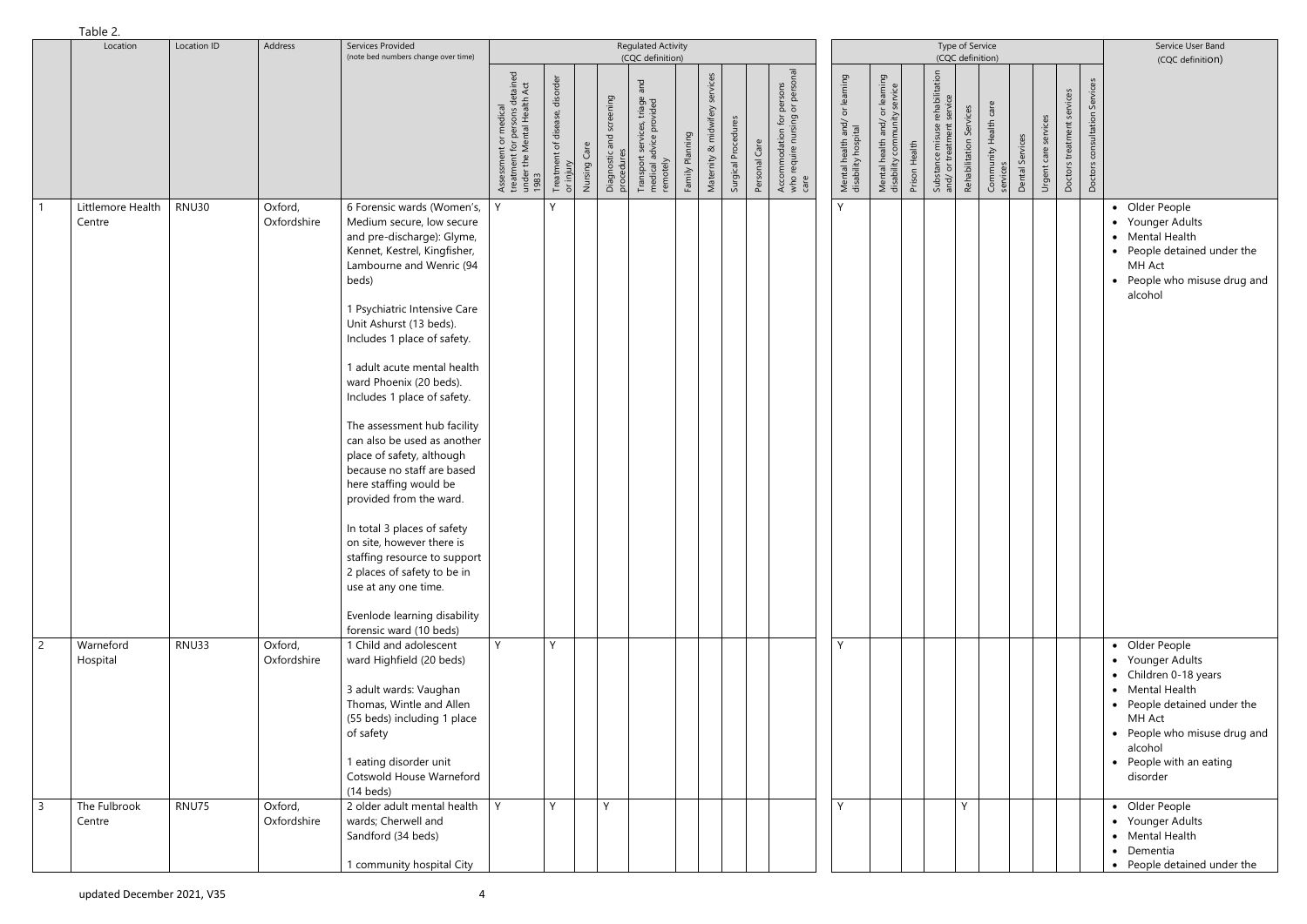|                | Location                                             | Location ID  | Address                                                                                                                                                | Services Provided<br>(note bed numbers change over time)                                                                                                                                                                                                                                                                                                                                                                                              |                                                                                                                                          |                                                |              |                                             | <b>Regulated Activity</b><br>(CQC definition)                                                |                 |                                   |                     | Type of Service<br>(CQC definition) |                                                                                            |                                                       |                                                                                           |               |                                                                                                   |                  |                 |                         |                               |                                     | Service User Band<br>(CQC definition)                                                                                                                                                                                     |
|----------------|------------------------------------------------------|--------------|--------------------------------------------------------------------------------------------------------------------------------------------------------|-------------------------------------------------------------------------------------------------------------------------------------------------------------------------------------------------------------------------------------------------------------------------------------------------------------------------------------------------------------------------------------------------------------------------------------------------------|------------------------------------------------------------------------------------------------------------------------------------------|------------------------------------------------|--------------|---------------------------------------------|----------------------------------------------------------------------------------------------|-----------------|-----------------------------------|---------------------|-------------------------------------|--------------------------------------------------------------------------------------------|-------------------------------------------------------|-------------------------------------------------------------------------------------------|---------------|---------------------------------------------------------------------------------------------------|------------------|-----------------|-------------------------|-------------------------------|-------------------------------------|---------------------------------------------------------------------------------------------------------------------------------------------------------------------------------------------------------------------------|
|                |                                                      |              |                                                                                                                                                        |                                                                                                                                                                                                                                                                                                                                                                                                                                                       | tained<br>Act<br>: for persons det<br>Mental Health<br>$\bar{\sigma}$<br>or medical<br>Assessment<br>treatment fo<br>under the M<br>1983 | disorder<br>Treatment of disease,<br>or injury | Nursing Care | screening<br>Diagnostic and s<br>procedures | and<br>triage<br>vided<br>Transport services,<br>medical advice pro<br>dvice pro<br>remotely | Family Planning | rvices<br>midwifer<br>Maternity & | Surgical Procedures | Personal Care                       | rsons<br>person<br>$\frac{5}{2}$<br>purs.<br>Accommodation f<br>who require nursin<br>care | Mental health and/ or learning<br>disability hospital | learning<br>service<br>$\overline{\circ}$<br>Mental health and/ c<br>disability community | Prison Health | rehabilitation<br>service<br>Rehabilitation Services<br>Substance misuse r<br>and/ or treatment s | Community Health | Dental Services | services<br>Urgent care | services<br>Doctors treatment | Services<br>consultation<br>Doctors |                                                                                                                                                                                                                           |
|                |                                                      |              |                                                                                                                                                        | ward; 20 beds                                                                                                                                                                                                                                                                                                                                                                                                                                         |                                                                                                                                          |                                                |              |                                             |                                                                                              |                 |                                   |                     |                                     |                                                                                            |                                                       |                                                                                           |               |                                                                                                   |                  |                 |                         |                               |                                     | MH Act                                                                                                                                                                                                                    |
| $\overline{4}$ | Cotswold House,<br>Savernake                         | <b>RNU80</b> | Marlborough,<br>Wiltshire                                                                                                                              | l eating disorder unit<br>Cotswold House Savernake<br>$(12 \text{ beds})$                                                                                                                                                                                                                                                                                                                                                                             | Y                                                                                                                                        | Y                                              |              |                                             |                                                                                              |                 |                                   |                     |                                     |                                                                                            | Y                                                     |                                                                                           |               |                                                                                                   |                  |                 |                         |                               |                                     | • Younger Adults<br>• Mental Health<br>• People detained under the<br>MH Act<br>• People with an eating<br>disorder                                                                                                       |
| 5              | Marlborough<br>House, Milton<br>Keynes               | <b>RNU92</b> | Milton Keynes                                                                                                                                          | 2 Forensic wards (Medium<br>secure): Chaffron and<br>Watling (28 beds)                                                                                                                                                                                                                                                                                                                                                                                | Y.                                                                                                                                       | Y                                              |              |                                             |                                                                                              |                 |                                   |                     |                                     |                                                                                            | Y                                                     |                                                                                           |               |                                                                                                   |                  |                 |                         |                               |                                     | • Older People<br>• Younger Adults<br>• Mental Health<br>• People detained under the<br>MH Act<br>• People who misuse drug and<br>alcohol<br>• People with an eating<br>disorder                                          |
| 6              | Buckinghamshire<br>Health and<br>Wellbeing<br>Campus | RNU09        | Aylesbury,<br>Buckinghamsh<br>ire                                                                                                                      | 2 adult acute wards Ruby<br>and Sapphire (40 beds)<br>including 2 places of safety<br>I older adult acute ward<br>Amber (20 beds) including<br>place of safety.<br>1 adult rehab ward Opal (20<br>beds). Including 1 place of<br>safety.<br>In total 4 places of safety<br>on site, however there is<br>staffing resource to support<br>2 places of safety to be in<br>use at any one time.<br>1 Forensic ward (Low<br>secure) Woodlands (20<br>beds) | Y.                                                                                                                                       | Y                                              |              |                                             |                                                                                              |                 |                                   |                     |                                     |                                                                                            | Y                                                     |                                                                                           |               |                                                                                                   |                  |                 |                         |                               |                                     | • Older People<br>• Younger Adults<br>• Mental Health<br>• People detained under the<br>MH Act<br>• People who misuse drug and<br>alcohol<br>• Children 0-18 years                                                        |
| $\overline{7}$ | <b>Trust Head</b><br>Quarters                        | <b>RNUHQ</b> | Base same as<br>Executive<br>Team. Services<br>delivered<br>across<br>Oxfordshire,<br>Milton Keynes,<br>Buckinghamsh<br>ire, Swindon,<br>Wiltshire and | Includes all community<br>services provided both<br>mental health, learning<br>disabilities and primary care<br>community services.<br>Including:<br>- Oxfordshire community<br>learning disability services<br>- Complex Needs service                                                                                                                                                                                                               | Y.                                                                                                                                       | Y                                              | $Y -$        | Y                                           | Y                                                                                            |                 |                                   | $Y \mid Y$          |                                     |                                                                                            |                                                       | V                                                                                         |               |                                                                                                   | $Y \mid Y$       | Y               | Y                       |                               |                                     | Milton Keynes, Oxfordshire,<br>Buckinghamshire, Swindon,<br>Wiltshire and B&NES:<br>• Older People<br>• Younger Adults<br>• Children 0-18 years<br>• Mental Health<br>• Dementia<br>• People detained under the<br>MH Act |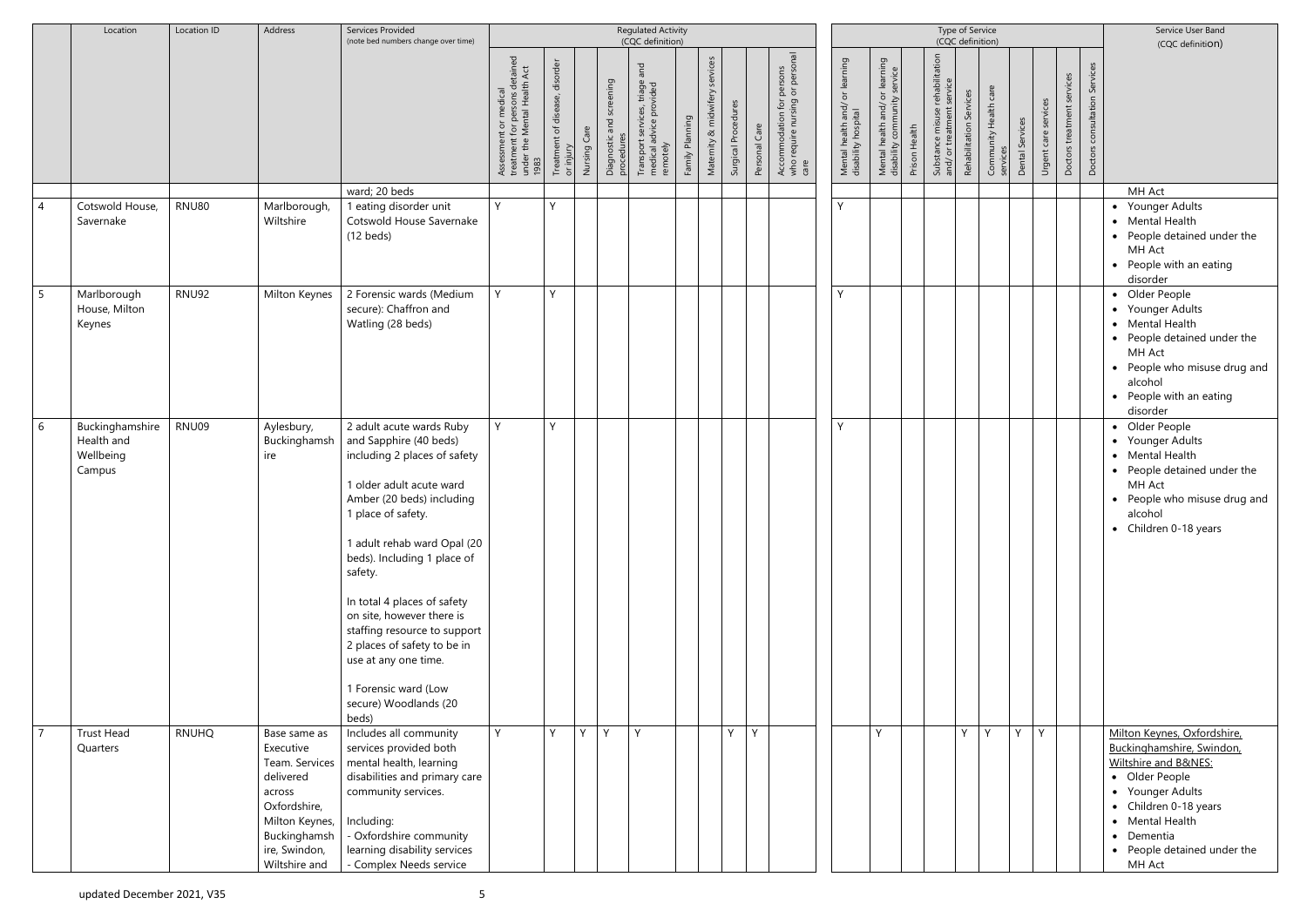|   | Location                      | Location ID  | Address                 | Services Provided<br>(note bed numbers change over time)                                                                                                                                                                                                                                                                                                                                                                                                                                                                                                                                                                                                                                                                                                                                                                                                                                                                                                                                                     |                                                                                                                     |                                                            |                                             |                                                                                                |                 | Type of Service<br>(CQC definition) |                     | Service User Band<br>(CQC definition)                                                           |                                                            |                                                                |               |                                                              |                         |                                   |                 |                      |                            |                                  |                                                                                                                     |
|---|-------------------------------|--------------|-------------------------|--------------------------------------------------------------------------------------------------------------------------------------------------------------------------------------------------------------------------------------------------------------------------------------------------------------------------------------------------------------------------------------------------------------------------------------------------------------------------------------------------------------------------------------------------------------------------------------------------------------------------------------------------------------------------------------------------------------------------------------------------------------------------------------------------------------------------------------------------------------------------------------------------------------------------------------------------------------------------------------------------------------|---------------------------------------------------------------------------------------------------------------------|------------------------------------------------------------|---------------------------------------------|------------------------------------------------------------------------------------------------|-----------------|-------------------------------------|---------------------|-------------------------------------------------------------------------------------------------|------------------------------------------------------------|----------------------------------------------------------------|---------------|--------------------------------------------------------------|-------------------------|-----------------------------------|-----------------|----------------------|----------------------------|----------------------------------|---------------------------------------------------------------------------------------------------------------------|
|   |                               |              |                         |                                                                                                                                                                                                                                                                                                                                                                                                                                                                                                                                                                                                                                                                                                                                                                                                                                                                                                                                                                                                              | detained<br>lth Act<br>alth<br>Assessment or medical<br>treatment for persons de<br>under the Mental Health<br>1983 | disorder<br>Treatment of disease,<br>Nursing Care<br>mjury | screening<br>Diagnostic and s<br>procedures | (CQC definition)<br>and<br>Transport services, triage a<br>medical advice provided<br>remotely | Family Planning | services<br>Maternity & midwifery   | Surgical Procedures | persons<br>or personal<br>Accommodation for p<br>who require nursing c<br>care<br>Personal Care | or learning<br>Mental health and/ o<br>disability hospital | Mental health and/ or learning<br>disability community service | Prison Health | Substance misuse rehabilitation<br>and/ or treatment service | Rehabilitation Services | Community Health care<br>services | Dental Services | Urgent care services | Doctors treatment services | Services<br>Doctors consultation |                                                                                                                     |
|   |                               |              | <b>B&amp;NES</b>        | - Adult, Older Adult and<br>Children/ Adolescent<br><b>Community Mental Health</b><br>Teams in Oxon, Bucks,<br>Swindon, Wiltshire and<br><b>BaNES</b> (includes crisis<br>services)<br>- CAMHS learning disability<br>teams<br>- Children's Community<br>Services (non-mental<br>health) in Oxon e.g. health<br>visitors, childrens<br>community nursing<br>- District nursing service<br>including end of life care<br>- Dental Service<br>- Community Forensic<br>Service<br>- Community Eating<br>Disorder Service<br>- Psychological Services<br>- Urgent care eg 3 x Minor<br>Injury Units, 2 x first aid<br>units and GP OOH services,<br>1X RACU (Rapid Access<br>Care Unit)<br>- Medical Liaison Service/<br>Liaison Psychiatry services<br>provided to acute hospitals<br>- Medical cover to<br>intermediate beds at the<br>Isis care home, Watlington<br>Care home and Brooklands<br>in Banbury.<br>-Temporary flu vaccination<br>clinic at Kassam Stadium,<br>Oxford (from mid-<br>December 2020) |                                                                                                                     |                                                            |                                             |                                                                                                |                 |                                     |                     |                                                                                                 |                                                            |                                                                |               |                                                              |                         |                                   |                 |                      |                            |                                  | • People who misuse drug and<br>alcohol<br>• People with an eating<br>disorder<br>Oxfordshire<br>• Whole Population |
| 8 | Marlborough<br>House, Swindon | <b>RNUAL</b> | Swindon,<br>Wiltshire   | 1 child and adolescent ward  <br>Marlborough House<br>Swindon (12 beds)                                                                                                                                                                                                                                                                                                                                                                                                                                                                                                                                                                                                                                                                                                                                                                                                                                                                                                                                      | Y                                                                                                                   | Y                                                          |                                             |                                                                                                |                 |                                     |                     |                                                                                                 | Y                                                          |                                                                |               |                                                              |                         |                                   |                 |                      |                            |                                  | • Children 0-18 years<br>• Mental Health<br>• People detained under the<br>MH Act<br>• People with an eating        |
| 9 | Abingdon<br>Community         | <b>RNUDQ</b> | Abingdon<br>Oxfordshire | 44 inpatient beds in 2<br>wards includes EMU and                                                                                                                                                                                                                                                                                                                                                                                                                                                                                                                                                                                                                                                                                                                                                                                                                                                                                                                                                             |                                                                                                                     | $\vee$                                                     | $\vee$                                      |                                                                                                |                 |                                     |                     |                                                                                                 |                                                            |                                                                |               |                                                              | Y                       |                                   |                 |                      |                            |                                  | disorder<br>• Older People<br>• Younger Adults                                                                      |